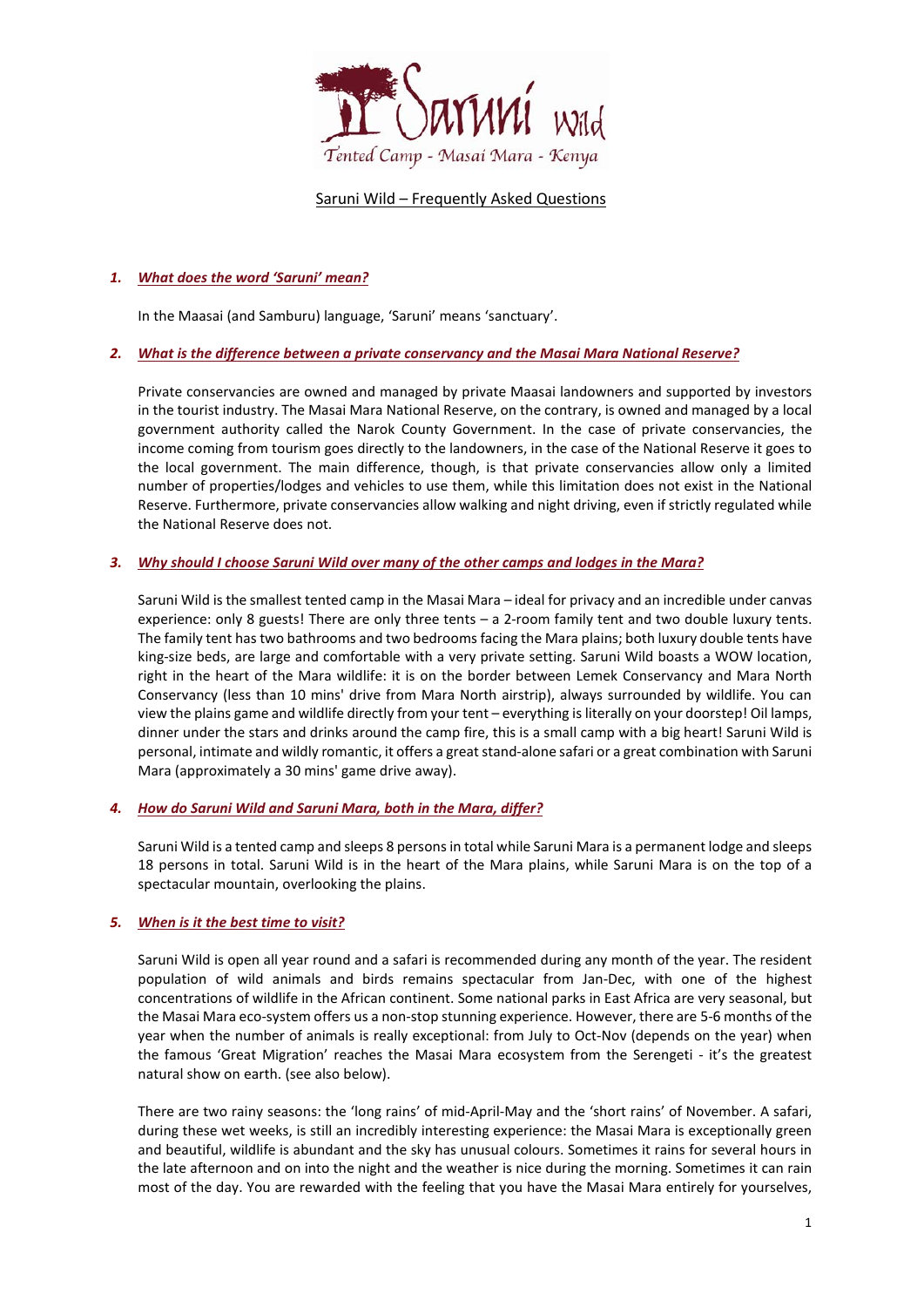like a private Garden of Eden. In addition, during the wet seasons, there is more 'plains' game, which attract more predators.

# *6. What is the 'Great Migration'?*

Between July to October-November (depends on the year), the world famous 'Great Migration' reaches the Masai Mara ecosystem from the Serengeti when over 2 million animals – zebra and gnu are the most prominent – head north and cross the Mara river in huge herds to search for water and fresh grass. The biggest misconception, however, is that the migration is only about the river crossing. Driving through the plains during this period, you will bear witness to thousands upon thousands of wildebeest and zebra; a truly astonishing sight. This far-reaching vision also makes up the 'Great Migration'. It's the greatest natural show on earth and if you visit Saruni Wild during this period, you'll go back home with once-in-a-lifetime memories.

# *7. Do I need a visa?*

Online visa applications ahead of travel are now mandatory for all travellers (adults and children) from applicable countries. Visas on arrival are no longer available. Children under the age of 16 years and accompanying their parents are exempted from payment of visa fees and are not expected to make visa application. Only their valid travel documents will be required at the point of entry. Apply for your visa online by visiting [www.evisa.go.ke.](http://www.evisa.go.ke/) The website is mobile phone-enabled which means you can complete the application from an internet-enabled mobile phone. The system also accepts photos taken and uploaded from a mobile phone. Please note, the website is currently only offered in English although other language versions are being planned. Your E-Visa will be valid for 90 days from the date of approval and not from the date of arrival in Kenya. You should therefore ensure your visa will still be valid at the time of travel. The online payment of visa fee is in US dollars. Visa fee is non-refundable since the application will be processed for approval or non-approval.

# *Travelling in & out of Kenya on the same trip?*

Should you need to enter Kenya twice during the same trip, i.e., arrive in Kenya, depart to another destination within East Africa, return to Kenya for homeward travel, you can apply for a 'double entry' visa on the E-Visa website.

Our Reservations team would be delighted to answer any further visa-related questions you may have emai[l reservationsteam@saruni.com.](mailto:reservationsteam@saruni.com)

# *8. What [should](http://www.sarunimara.com/questions/3.htm) I wear?*

Somebody once said that *"Africa is a cold continent blessed by a hot sun*…." Please remember that Saruni Wild sits at an altitude of 1,800m (around 5,900ft) and that the temperature can be similar to that of an alpine or mountain location in summer. Outside of the rainy seasons, weather in the Masai Mara is warmhot and dry during the day and cool-cold and dry throughout the night. You will want to bring a couple of pullovers/sweaters, both long and short trousers, good, and solid walking shoes (the same you'd wear on a mountain trek). Wear colours that allow you to blend into the environment as much as possible, so choose different shades of green, brown, yellow or red that characterise the African soil and vegetation. Bring a water-proof jacket, a hat and sunglasses.

# *9. What [equipment](http://www.sarunimara.com/questions/4.htm) should I bring?*

The most important things to remember are your sun protection cream, your binoculars and your camera or video equipment. In addition, bring your own flash light or torch: but if you don't have one, we can provide you with one. Equally, Birds' or Mammals' Field Guides are incredibly useful during your safaris if you are interested in these areas, as there will be plenty of occasions to consult them.

Saruni Wild is a tented camp elegantly and comfortably furnished with all the necessary luxuries of a wild yet classic safari. However, it is 'wild' in every way – providing an authentic experience to guests staying there. Electricity is available in the tents and communal 'mess' area and at certain times of the day. Guest should consult the camp management for such times.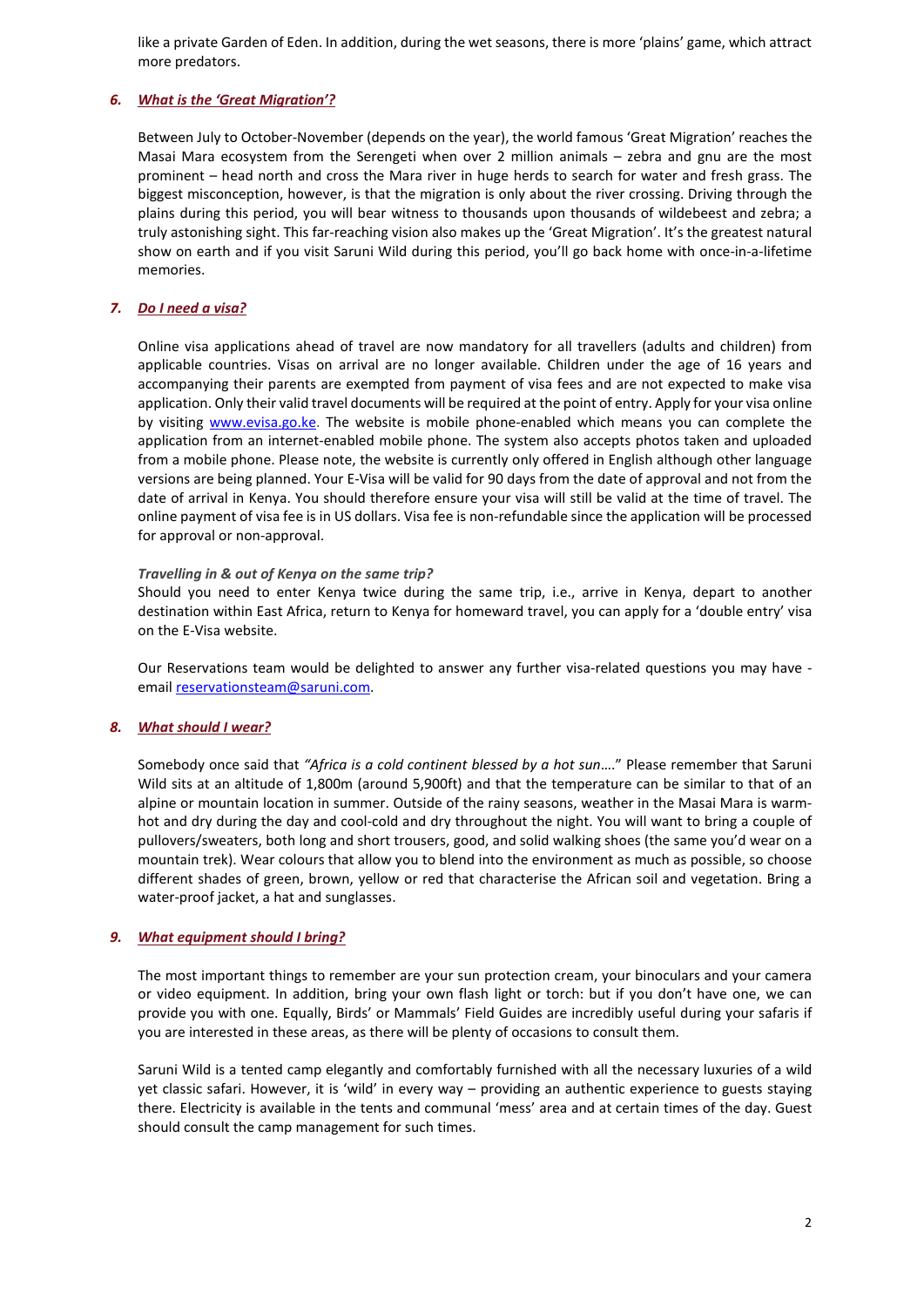### *10. Do you have telephone network and Wi-Fi in the camp?*

Safaricom network covers part of the area in which Saruni Wild is located and guests are generally able to make and receive phone calls without issue. Weather conditions and location will determine the strength of the signal for this matter. The coverage will also depend on your mobile provider back at home. However, Wi-Fi is not available in camp and those guests needing to access Wi-Fi should do so from Saruni Mara, a 30 mins' game drive away.

### *11. Can [children](http://www.sarunimara.com/questions/6.htm) come on safari?*

Yes, and we don't have age limits. For parents, to go on safari with your children can be a most exhilarating experience. Children immediately connect with nature and animals, show great curiosity and ability to learn. They normally find the unusual circumstances exciting and absorbing. Obviously, children might need special arrangements and we are ready to cater for them. We always say, it's not how the children behave on safari, it's how the parents interact with them and ensure the safari experience is an encompassing one for all involved.

At Saruni, we are proud to offer the unique 'Warriors Academy'; an interactive experience designed for families with children. With a strong educational flavour, it is a fun, learning adventure that allows you all to explore the wilderness, wildlife and authentic lifestyles of two of Africa's last remaining, fascinating tribes - the Maasai and the Samburu. Guided by the 'Moran', or warriors, you get to know, enjoy and understand these exceptional people and see the Kenyan wilderness from an extraordinary perspective - through the eyes of people who have called this wilderness their home for centuries. We tailor and personalise our Warriors Academy according to your timeframe and preference. Combined with the regular safari activities, Warriors Academy can be arranged for anywhere between half a day and 3 days, at no additional cost. Contac[t reservationsteam@saruni.com](mailto:reservationsteam@saruni.com) for information and to book this amazing adventure.

Food can be tailored to suit children's requirements and earlier meal times can be arranged where necessary. Please contact us to make a plan ahead of time. Some options include but are not limited to the usual 'treats': pizza, plain pasta or pasta with tomato sauce, chicken and chips etc. Babysitting can be arranged for those who require it.

# *12. Can my food requirements be [accommodated?](http://www.sarunimara.com/questions/7.htm)*

Saruni Wild's cuisine is Italian-inspired focusing on fresh local ingredients, blended with specially-imported products. We can cater for most special dietary requirements and allergies, and our first-class chefs can accommodate bespoke menus when informed prior to arrival.

# *13. Is [Kenya](http://www.sarunimara.com/questions/1.htm) safe?*

Absolutely. The African bush is safe, quiet and far away from any danger. Throughout the night, your security is assured by our Maasai watchmen (the 'Askari'), who patrol the camp and grounds after dark and escort you to and from your tent after dinner. During the day, our professional guides will instruct you on how to approach the wildlife in the safest way, either on your game drive or your walking safari. Historically, the number of accidents involving humans and wild animals has always been very low: Homo sapiens are the most feared predator of all…. In the past, like in many other countries, Kenya has been the target of terrorist actions and some governments have issued travel warnings, but they have now been lifted. Kenya is a fastgrowing and very successful economy and is one of the commercial hubs of the continent.

# 14. I love animals and wildlife, but I am keen to learn about the local people too. How can you *accommodate it?*

Our guides and trackers, who are themselves Maasai and from our local communities, are more than happy to share with you stories, traditions, habits, concerns of the people who own the land upon which Saruni Wild and Saruni Mara are situated. The ongoing protection of this impressive ecosystem is embraced by the Maasai because of their own culture and values, not because they have 'adopted' it from any experts.

# *15. How do the Maasai and Samburu tribes differ?*

Both tribes belong to the Nilotic family (as opposed to the Bantu family) and are originally pastoralists and semi-nomadic. They speak two languages that are very close to each other and have similar traditions, but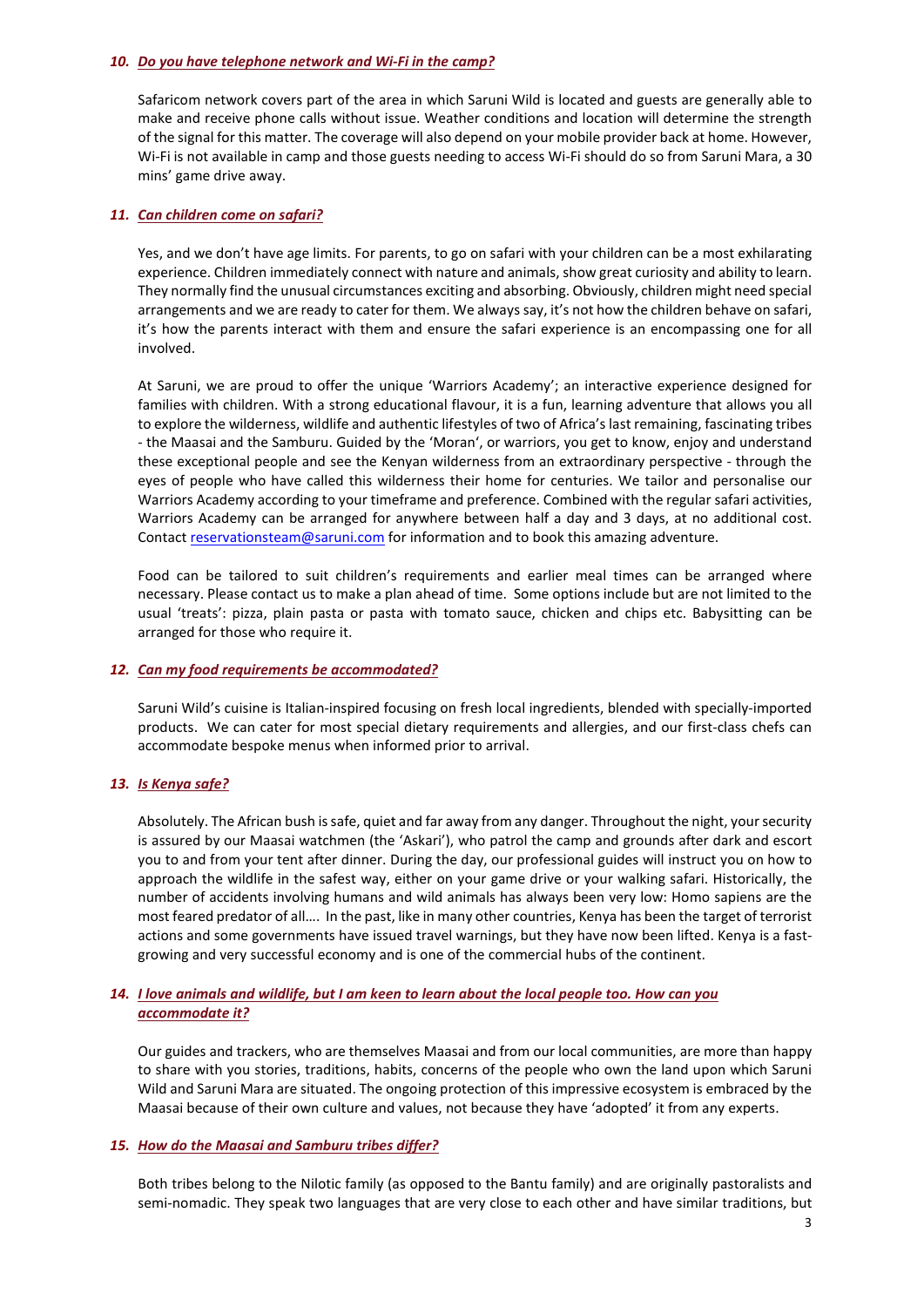they also live in very different regions (the Samburu in the arid North, the Maasai mostly in the fertile South of Kenya) and this has modified their lifestyles. In a way, the Samburu are the old-fashioned version of the Maasai, even more traditional and more community-oriented.

### *16.* **What makes Saruni Wild [eco-friendly?](http://www.sarunimara.com/questions/9.htm)**

All our toilets are eco-toilets that provide both short and long flush cycles. We dispose of our rubbish in a responsible way, taking glass and metal back to Nairobi for recycling. We also collect and recycle rainwater. We strive to reduced single use plastic by providing each guest with their own Saruni aluminum water bottle, which they can refill at various water dispensers around the lodge and in their tent. We no longer provide plastic straws, but biodegradable option upon request. The burning of firewood is limited only to our main fireplace and to fire the Kuni boosters. We support many community projects and work closely with the local community of landowners and especially with the Maasai women.

### *17. How do I get to Saruni Wild?*

Once you arrive in Nairobi (several airlines have daily flights to Kenya's capital, check with your travel agent), there are three ways: by car, by scheduled flight and by chartered flight. The journey between Nairobi and Saruni Wild is approximately 260km, takes about five and a half hours and is a combination of highway, dirt road and bush! Please contact our Reservations Team on [reservationsteam@saruni.com](mailto:reservationsteam@saruni.com) for driving directions. The internal flight lasts less than one hour and we will be waiting for you at the airstrip, ready to begin your adventure. Air Kenya, Safarilink and other airlines fly to the Masai Mara, landing at our nearest airstrip, 'Mara North'. It takes 15 mins from Mara North Airstrip to the camp, but we combine your arrival with a game drive, given that the areas between the lodge and airstrip are jam-packed with plentiful game – so you get to start your safari as soon as you disembark from the plane! You can also charter your own plane. Your booking agent can arrange this for you.

### *18. Do you have a private [airstrip?](http://www.sarunimara.com/questions/11.htm)*

If you plan to arrive in the Mara using a private plane, you will land at Mara North airstrip, and this is our nearest landing site being a 15 min' game drive from the camp. Its GPS coordinates are S 1°08'39", 35°07'48" E, its elevation 5,200ft.

#### *19. What health [precautions](http://www.sarunimara.com/questions/12.htm) should I take?*

**Malaria Prevention:** Saruni Mara is located at 6,000 ft. and therefore can be considered malaria-free. Mosquito nets are still provided in each room as a precaution. You should still eliminate any risk by keeping your arms, legs and feet covered as much as possible after dusk (long, light-coloured sleeves and trousers are best) and cover exposed skin with a strong repellent. Mosquito repellent spray is provided in your room. Mosquitos can be encountered during your safari, or during your transit in Nairobi, but they are very rare at the lodge, especially at night. However, it is always better to consult your doctor and be given personalised advice.

**Yellow fever vaccination** is not compulsory in order to enter Kenya and yellow fever in itself is not a major threat, but we advise the guest to ask his/her doctor about the need for a yellow fever vaccination. If guests are travelling on to a destination or returning home following a visit to Kenya, they may be asked to present a valid Yellow Fever Vaccination Certificate on arrival, having declared they have just visited or travelled from Kenya.

**Sun Protection:** do not underestimate the power of the equatorial sun. The sun can quickly burn and may even cause sunstroke. A hat and sunglasses will protect you from the bright light. A high-factor sunblock applied liberally to exposed skin is essential. Avoid dehydration by drinking plenty of bottled water whilst in the sun**.**

#### *20. What if there is an emergency and I need to be evacuated for health reasons?*

All guests travelling to Saruni must have comprehensive travel insurance, medical insurance and emergency evacuation coverage. On all bookings we organise temporary emergency medical evacuation cover valid for 1 month. Please contact us at [reservationsteam@saruni.com](mailto:reservationsteam@saruni.com) or ask your travel agent about the Flying Doctors' cover on offer in Kenya.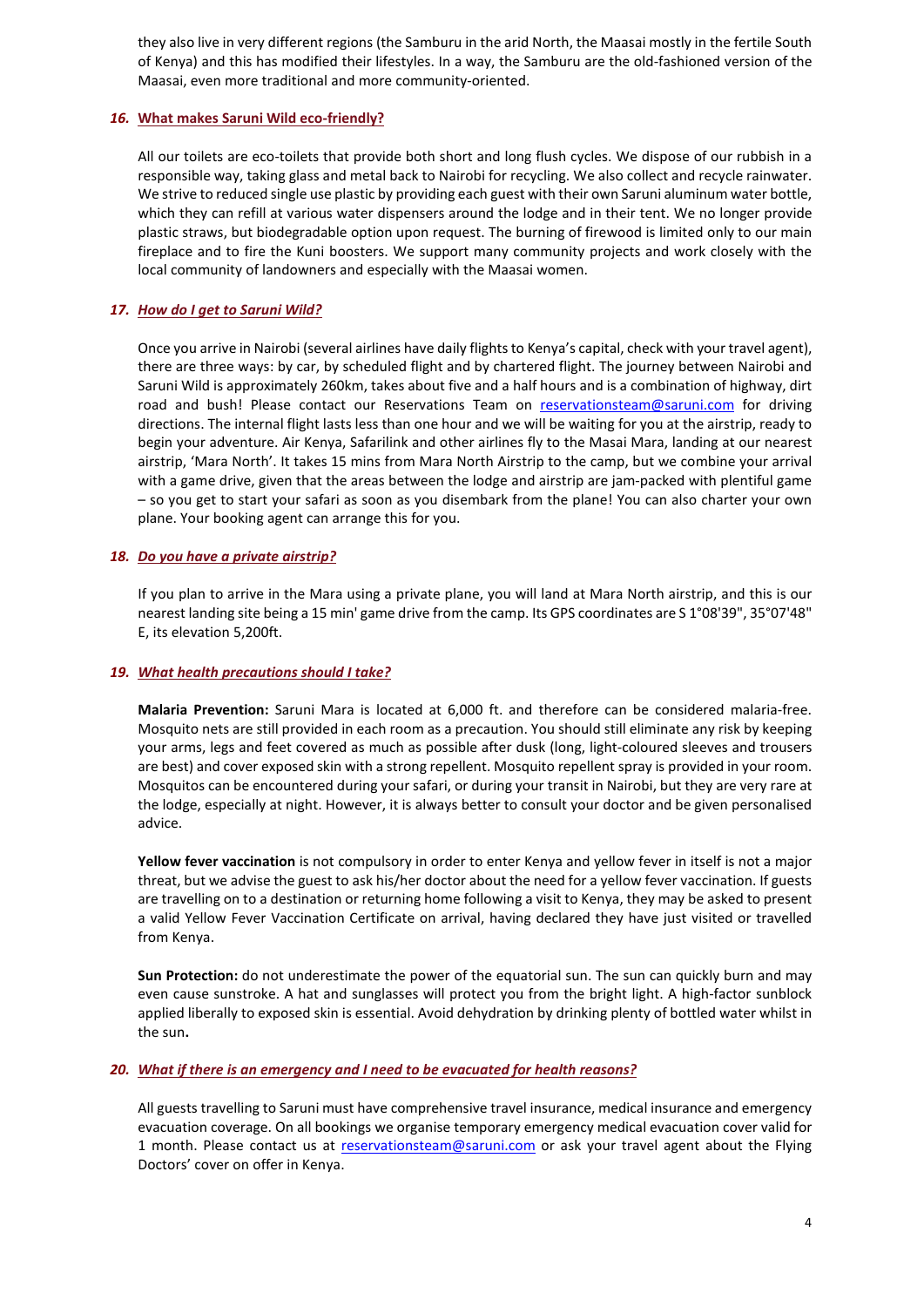#### 21. What else can I do at Saruni Wild, in addition to going on a game drive watching wildlife?

At Saruni Wild, you can participate in a wide range of diverse activities appealing to all tastes and all ages. The activities have been developed in celebration of the great wilderness right on our doorstep and the unique people who call it their home.

**MAASAI WELLBEING SPACE.** At Saruni Mara, we operate the Maasai Wellbeing Space, where we use local plants and are inspired by ancient Maasai knowledge to offer a range of massages and beauty treatments. We offer one complimentary massage per room per stay; a half-hour classic Back & Neck massage.

**GUIDED BUSH WALKS.** Walking safaris are individually tailored to your interests and are set in a breathtaking landscape. Walking with the Maasai warriors through the plains around Saruni Wild, accompanied by a vehicle, is a fantastic experience.

**BIRDWATCHING.** If you are passionate about birds, the Mara is the perfect place to visit. Not only are the species abundant, but the birds can be easily spotted and photographed. Our guides are birdwatchers by instinct and training and share your love for birds. We always carry field guides in our vehicles.

**STAR-GAZING**. The night skies above Saruni Wild are among some of the brightest and most beautiful in the world. The air is unpolluted and offers unobscured, clear star-gazing opportunities – a unique and deeply fulfilling activity. Every evening provides you with an alternative 'playground'.

**WARRIORS ACADEMY**. The Warriors Academy is a special interactive safari experience with a strong educational flavour, designed especially for families with children or small groups. It is a fun learning experience, that allows you to explore not only the wildlife, but also the authentic lifestyle of one of the most well-known and culturally fascinating tribes left in Africa; the Maasai. Under the tutelage of their 'Moran', or warriors, you get to know, enjoy and understand these unique people and see the Kenyan wilderness from a different perspective. Combined with regular safari activities, and tailored to your interests and timeframe, the Warriors Academy can last between 1-3 days, and needs to be booked in advance through Saruni or through your travel agent. There is no charge for this activity.

**SUNDOWNERS**. The sundowner is a well-deserved drink at the end of a long day on safari to 'salute' the African sun as it is setting. We drive you to secret corners and on top of the highest peak in the Mara-Serengeti ecosystem and serve you your favourite drink along with a selection of scrumptious 'bitings'; small snacks to whet your appetite ahead of the delicious dinner which awaits.

**CULTURAL VISIT TO LOCAL VILLAGE MARKET**. Held every Thursday, you have the opportunity to see how the Maasai have adapted to modern times, still with their traditions intact. The market is an authentic weekly gathering in Aitong of local people from across the Mara region and is also an important cattle market where the Maasai go to trade in livestock and monitor their value.

**DRIVE TO KILILEONI,** the highest peak in the Mara-Serengeti ecosystem, where at the top you can enjoy a panoramic view over the Mara plains and forests with the Tanzanian border visible on the horizon. During your ascent, you can encounter rare antelope species that live at high altitude and once you reach the peak, you may chance across elephant and buffalo grazing. It is one of the least explored and most spectacular corners of the Masai Mara. You will need to allow half a day at a minimum to best experience this unique drive.

**VISIT TO THE OLCHORRO RHINO SANCTUARY**. Located in the Olchorro Conservancy, about 30 mins. from Saruni Wild, this is a conservation project employing staff from the local community that has been protecting white rhinos for the past 20 years. Rhinos roam freely on the slopes of the mountain and the unique attraction of this project is approaching the rhinos on foot in complete safety, whilst guided by a local ranger.

**SCENIC BALLOON FLIGHTS**. See the Masai Mara from another viewpoint and soar above the plentiful Mara plains below. These are available upon request. Ask our Reservations team on [reservationsteam@saruni.com](mailto:reservationsteam@saruni.com) or camp management for further information.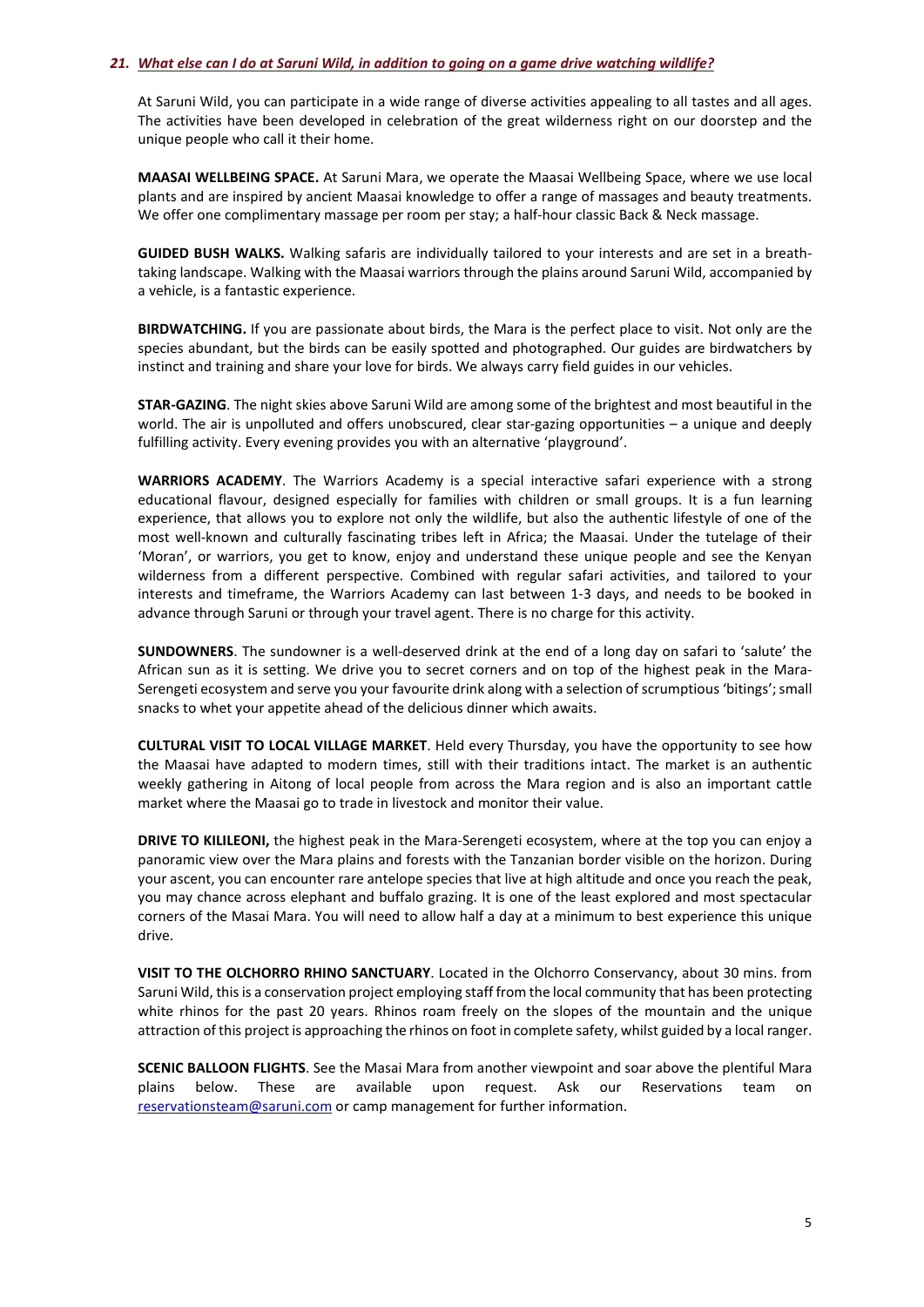#### *22. What about [snakes,](http://www.sarunimara.com/questions/13.htm) insects, bugs etc.?*

It's very unlikely that you are going to be disturbed or scared by snakes, insects and bugs. Yes, the African savanna is home to all kinds of snakes and insects, but you rarely see them and if that happens, you most likely see from a safe distance. They are more scared of you. The camp manager on arrival can instruct you further. In a very dry, cool, sunny area like ours, bugs and insects are not likely to play a major role in your safari… and you'll certainly see more elephants and lions than you will snakes! For your own comfort, as lights attract insects (and to save electricity!), you should turn off the lights and torches in your tent when you are out or when not required.

### *23. How long [should](http://www.sarunimara.com/questions/15.htm) a safari be?*

It really depends on how much time you have at your disposal. In general, if you are travelling from Europe of from the United States, you should plan to have at least a week in Africa. A period of ten days-two weeks would allow you to have an even better experience. There are two ways to enjoy a safari: one is to focus on one area and location and spend all your time there. The other is to tour several lodges, camps and locations, spending two or three nights at each of them. In the first instance, you get to discover much more of the area that you choose, you establish friendships and personal relationships with your hosts and with many of the guides and people who work at the lodge. You will get to know the area from all its different perspectives: early morning safaris, night safaris, bush breakfasts and bush dinners, dawn and sunset, the wildlife but also the people and their customs, photography and pure contemplation, the walking and the driving… The second type of safari allows you to taste the incredible variety of landscapes that Kenya and East Africa can offer. From the very hot deserts to the snows of its highest mountains. The choice is yours!

### *24. What cars do you have? Am I safe in the car? Can we have exclusive use?*

At Saruni Wild and Saruni Mara, we share a fleet of six 4x4 Land Rovers with Saruni Mara, for all game drives and transfers. The vehicles are open-sided for the best game viewing and have a canvas roof for shade. The animals do not see you – they only see the outline of the car as an object, and not as prey so you can game drive safe in this knowledge. However, it is still advisable to keep your legs and arms inside the vehicle when you are near to the wildlife. Guests, when necessary, share our vehicles, unless exclusive use of a vehicle has been arranged at US\$350 per day.

### *25. What forms of payment does the lodge accept?*

At Saruni Wild, we accept the following forms of payment: cash (currencies: US\$ newer than 2006, Euro, Sterling, KES), Visa and MasterCard credit cards and debit cards. Please note: there is no applicable surcharge when paying for stay incidentals. However, a surcharge applies if using a credit card to settle any outstanding accommodation/travel costs that are due to us prior to your arrival.

Any staff tips/gratuities should also kindly be paid in cash.

#### *26. What are conservation fees – and why do I need to pay them?*

This is the daily amount of US\$116 per person, payable as part of your holiday costs, due to the communities which own the private land upon which Saruni Wild is situated. In paying this, you are directly contributing to the ongoing protection of wildlife and land conservation, supporting the communities and preventing unnecessary development that would endanger fauna and flora. This 'fee' is different than that payable when you enter the Masai Mara National Reserve. For Masai Mara National Reserve fees, please email our Reservations team o[n reservationsteam@saruni.com.](mailto:reservationsteam@saruni.com)

### *27. How much does a [safari](http://www.sarunimara.com/questions/17.htm) cost?*

Back in the 'golden days' of safari, a high-quality safari in Africa used to be a very expensive holiday, affordable only by the famous and wealthy. The glamour of those days is still part of any well-organised safari, but times change and so does accessibility. Naturally, the cost of a safari varies according to some variable factors such as internal transfers required, flights on scheduled or chartered planes, or, driving, number of people travelling together, extra activities required. In general, you should budget an all-inclusive cost between US\$700-1,000 per day per person (flights and transfers not included).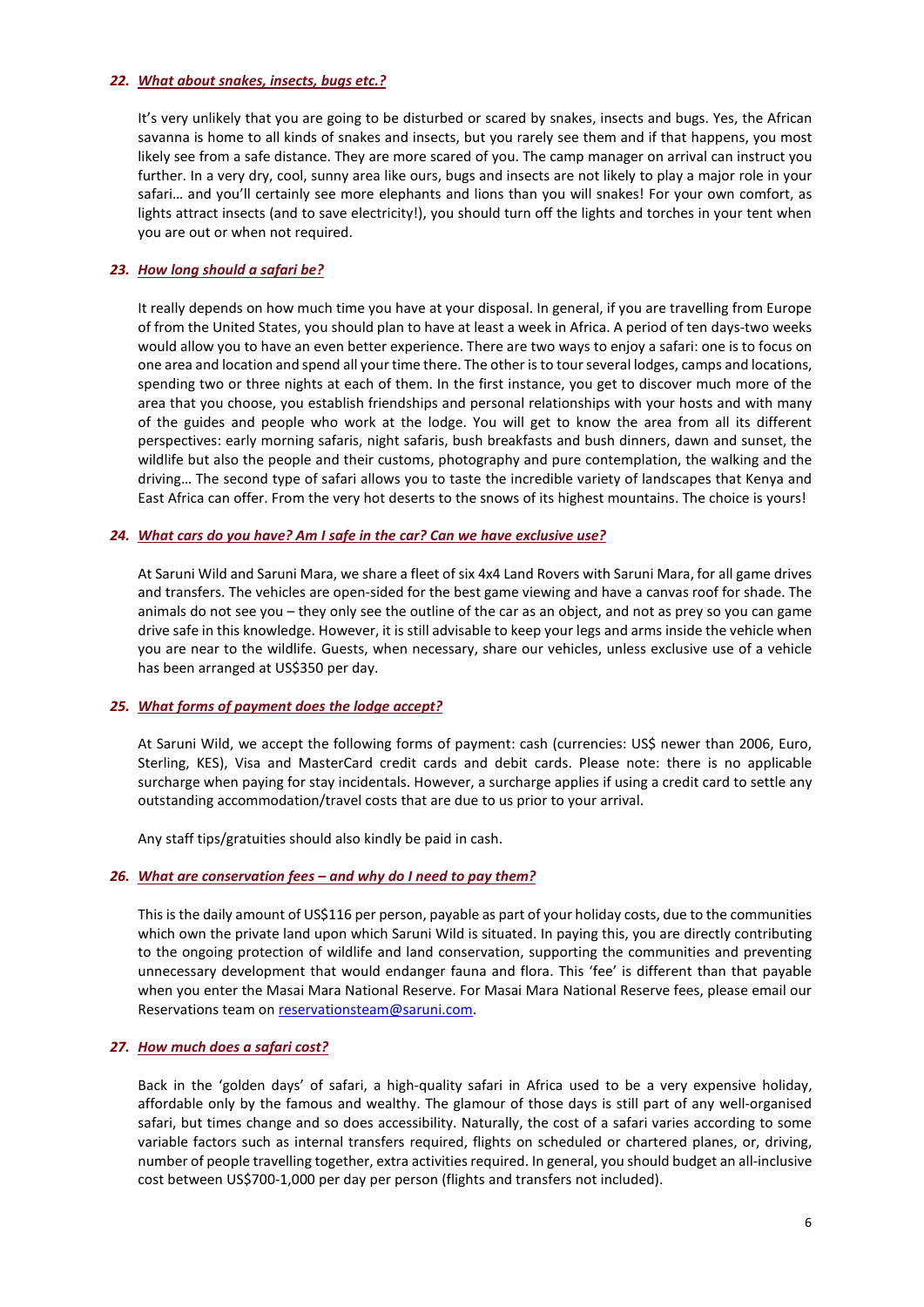#### *28. Are you [allowed](http://www.sarunimara.com/questions/18.htm) to hunt animals in Kenya?*

No, absolutely not. Hunting has been abolished and forbidden in Kenya since 1977. The only shooting we do of wild animals and the beauty of Africa is with our cameras and with our eyes.

### *29. How do you support the local community?*

Saruni believes fully and invests significantly in community development and conservation. Saruni Mara is a founding member of Mara North Conservancy, which provides jobs, income, training and guidance for the local Maasai people. Tourism directly supports conservation, the conservancy fees paid by guests are passed

on to the community and this represents its main source of income. By visiting Saruni Mara and Saruni Wild, you are directly giving back to the community who protect this beautiful land, improving their quality of life, whilst at the same time encouraging the purpose for conservation.

More than 90% of Saruni Mara and Saruni Wild's 40 employees are Maasai from the local communities. They are trained, employed and encouraged to rise through the ranks so that the local communities benefit directly from the lodge's presence in the area. Saruni formed a local women's group, where the ladies are encouraged to sell their artifacts and jewellery through Saruni's Maridadi shop. Saruni sponsors young Maasai to train as guides at the Koiyaki Guiding School, to ensure that the future generations of conservationists and safari guides will see the Maasai people in the forefront. The lodge also protects the northern corridors of the Masai Mara ecosystem around the Lemek-Ngoswani area – an important migratory route for the wildlife.

#### *30. What other properties does Saruni have in Kenya?*

We are proud to be able to offer the ultimate safari 'circuit' with guests staying at our other Mara lodge, Saruni Mara, and lodges across Kenya, as introduced below:

**Saruni Mara** is the only small, boutique lodge in the Mara, with five elegant cottages, one family cottage and one private house. The beautiful rooms are each decorated to a unique theme with a luxurious, classic safari feel. The lodge is nestled in a secluded valley in the heart of the most exciting wilderness in Africa: Mara North Conservancy – an exclusive, private wildlife concession bordering the world-renowned Masai Mara National Reserve. Encounter Africa's Big Five and the most remarkable natural spectacle on Earth, the Great Migration. Enjoy the Italian-inspired cuisine, exceptional service and being immersed in nature from your private veranda, the Maasai Wellbeing Space and the open lounge and dining area. Maasai warriors guide you throughout, sharing their ancient wisdom of the area and animals and their fascinating way of life - a truly life-enriching safari experience. For more information, please visit www.saruni.com/saruni-mara (opened 2003).

**Saruni Samburu**'s six luxury villas are open and spacious, heralding spectacular views over Kenya's Northern Frontier District and Mount Kenya. The lodge is celebrated for its innovative, eco-chic design as well as its Italian-inspired cuisine. Guests can enjoy the vast panoramas from the dining and lounge area, the two infinity pools and spa. The warm hospitality makes for an intimate and exceptional experience. Saruni Samburu is the only lodge in Kalama Conservancy, bordering Samburu National Reserve, with over 100,000 acres of unspoiled wilderness teeming with wildlife to explore exclusively. Guided by Samburu warriors passionate about their land and culture, you learn first-hand about their fascinating customs and gain ancient, local knowledge about the land and animals  $-$  a truly authentic safari experience. For more information, please visit www.saruni.com/saruni-samburu (opened 2008).

**Saruni Rhino**. Located in Sera Community Conservancy, in the wild, undiscovered northern frontier of Kenya, Saruni Rhino is a little under 2 driving hours from our Saruni Samburu lodge in nearby Kalama Conservancy. Comprised of three elegant 'bandas' (open stone cottages – 2 x double bandas & 1 x Family banda) sleeping 8 guests and a main 'mess' cottage for dining and relaxing, Saruni Rhino is nestled amidst swaying doum palms dotted along a dry river bed (the Kauro 'lugga', in the heart of the conservancy) with sweeping views of a nearby waterhole and dramatic landscape so typical of the north. The waterhole is a popular watering stop-off for a diverse range of wildlife: elephant, impala, birdlife, hyena, oryx, Grevy's zebra and much more, making it great 'bush TV' from the comfort of your cottage's sandy veranda at any time. The dry river bed proves the quintessential torch-lit bush dinner location under the vast African skies. There is also a stunning swimming pool, built in harmony with the natural beauty of the surrounding landscape. Guests can enjoy a